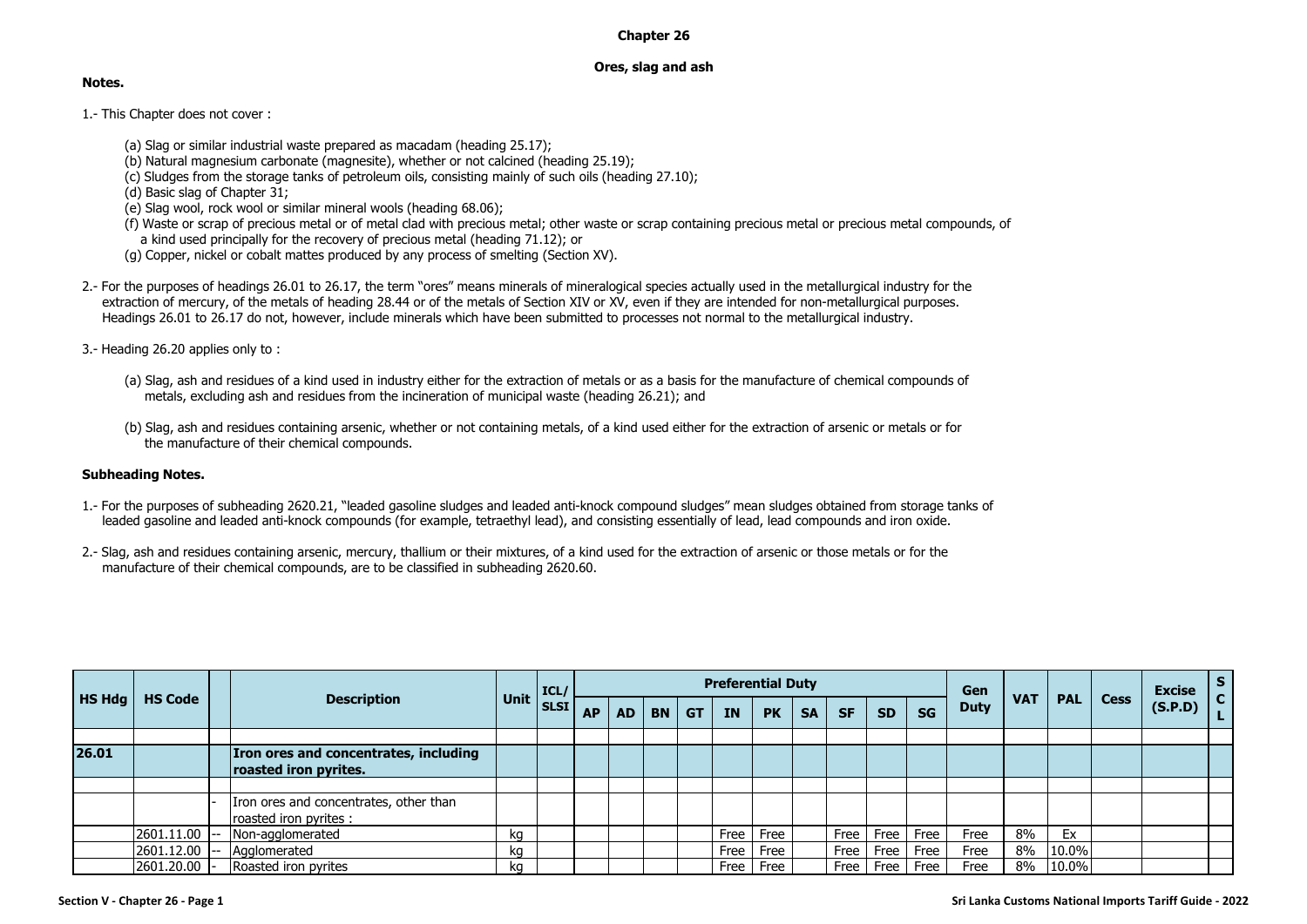|               |                          |                                                                                                                                                                                  | <b>Unit</b> | ICL/<br><b>SLSI</b> | <b>Preferential Duty</b> |           |           |           |              |              |           |              |              |                    | Gen          | <b>VAT</b> |                |             | <b>Excise</b> | ${\sf s}$          |
|---------------|--------------------------|----------------------------------------------------------------------------------------------------------------------------------------------------------------------------------|-------------|---------------------|--------------------------|-----------|-----------|-----------|--------------|--------------|-----------|--------------|--------------|--------------------|--------------|------------|----------------|-------------|---------------|--------------------|
| <b>HS Hdg</b> | <b>HS Code</b>           | <b>Description</b>                                                                                                                                                               |             |                     | <b>AP</b>                | <b>AD</b> | <b>BN</b> | <b>GT</b> | <b>IN</b>    | <b>PK</b>    | <b>SA</b> | <b>SF</b>    | <b>SD</b>    | <b>SG</b>          | <b>Duty</b>  |            | <b>PAL</b>     | <b>Cess</b> | (S.P.D)       | $\mathbf{C}$<br>L. |
|               |                          |                                                                                                                                                                                  |             |                     |                          |           |           |           |              |              |           |              |              |                    |              |            |                |             |               |                    |
| 26.02         | 2602.00.00               | <b>Manganese ores and concentrates,</b><br>including ferruginous manganese ores<br>and concentrates with a manganese<br>content of 20% or more, calculated on<br>the dry weight. | kg          |                     |                          |           |           |           | Free         | Free         |           | Free         | Free         | Free               | Free         | 8%         | Ex.            |             |               |                    |
| 26.03         | 2603.00.00               | <b>Copper ores and concentrates.</b>                                                                                                                                             | kg          |                     |                          |           |           |           | Free         | Free         |           | Free         | Free         | Free               | Free         | 8%         | 10.0%          |             |               |                    |
|               |                          |                                                                                                                                                                                  |             |                     |                          |           |           |           |              |              |           |              |              |                    |              |            |                |             |               |                    |
| 26.04         | 2604.00.00               | <b>Nickel ores and concentrates.</b>                                                                                                                                             | ka          |                     |                          |           |           |           | Free         | Free         |           | Free         | Free         | Free               | Free         | 8%         | Ex             |             |               |                    |
| 26.05         | 2605.00.00               | <b>Cobalt ores and concentrates.</b>                                                                                                                                             | kg          |                     |                          |           |           |           | Free         | Free         |           | Free         | Free         | Free               | Free         | 8%         | 10.0%          |             |               |                    |
| 26.06         | 2606.00.00               | Aluminium ores and concentrates.                                                                                                                                                 | kg          |                     |                          |           |           |           | Free         | Free         |           | Free         | Free         | Free               | Free         | 8%         | 10.0%          |             |               |                    |
|               |                          |                                                                                                                                                                                  |             |                     |                          |           |           |           |              |              |           |              |              |                    |              |            |                |             |               |                    |
| 26.07         | 2607.00.00               | <b>Lead ores and concentrates.</b>                                                                                                                                               | kg          |                     |                          |           |           |           | Free         | Free         |           | Free         | Free         | Free               | Free         | 8%         | 10.0%          |             |               |                    |
| 26.08         | 2608.00.00               | Zinc ores and concentrates.                                                                                                                                                      | kg          |                     |                          |           |           |           | Free         | Free         |           | Free         | Free         | Free               | Free         | 8%         | Ex             |             |               |                    |
|               |                          |                                                                                                                                                                                  |             |                     |                          |           |           |           |              |              |           |              |              |                    |              |            |                |             |               |                    |
| 26.09         | 2609.00.00               | Tin ores and concentrates.                                                                                                                                                       | kg          |                     |                          |           |           |           | Free         | Free         |           | Free         | Free         | Free               | Free         | 8%         | 10.0%          |             |               |                    |
| 26.10         | 2610.00.00               | Chromium ores and concentrates.                                                                                                                                                  | kg          |                     |                          |           |           |           | Free         | Free         |           | Free         | Free         | Free               | Free         | 8%         | 10.0%          |             |               |                    |
| 26.11         | 2611.00.00               | <b>Tungsten ores and concentrates.</b>                                                                                                                                           | kg          |                     |                          |           |           |           | Free         | Free         |           | Free         | Free         | Free               | Free         | 8%         | 10.0%          |             |               |                    |
| 26.12         |                          | <b>Uranium or thorium ores and</b><br>concentrates.                                                                                                                              |             |                     |                          |           |           |           |              |              |           |              |              |                    |              |            |                |             |               |                    |
|               |                          |                                                                                                                                                                                  |             |                     |                          |           |           |           |              |              |           |              |              |                    |              |            |                |             |               |                    |
|               | 2612.10.00<br>2612.20.00 | Uranium ores and concentrates<br>Thorium ores and concentrates                                                                                                                   | kg<br>kg    |                     |                          |           |           |           | Free<br>Free | Free<br>Free |           | Free<br>Free | Free<br>Free | Free<br>Free       | Free<br>Free | 8%<br>8%   | 10.0%<br>10.0% |             |               |                    |
|               |                          |                                                                                                                                                                                  |             |                     |                          |           |           |           |              |              |           |              |              |                    |              |            |                |             |               |                    |
| 26.13         |                          | Molybdenum ores and concentrates.                                                                                                                                                |             |                     |                          |           |           |           |              |              |           |              |              |                    |              |            |                |             |               |                    |
|               | 2613.10.00               | Roasted                                                                                                                                                                          | kg          |                     |                          |           |           |           | Free         | Free         |           | Free         | Free         | Free               | Free         | 8%         | 10.0%          |             |               |                    |
|               | 2613.90.00               | Other                                                                                                                                                                            | kg          |                     |                          |           |           |           | Free         | Free         |           | Free         | Free         | Free               | Free         | 8%         | 10.0%          |             |               |                    |
|               |                          |                                                                                                                                                                                  |             |                     |                          |           |           |           |              |              |           |              |              |                    |              |            |                |             |               |                    |
| 26.14         | 2614.00                  | <b>Titanium ores and concentrates:</b>                                                                                                                                           |             |                     |                          |           |           |           |              |              |           |              |              |                    |              |            |                |             |               |                    |
|               | 2614.00.10 --- Ilmanite  |                                                                                                                                                                                  | kg          |                     |                          |           |           |           | Free         | Free         |           | Free         | Free         | Free               | Free         | 8%         | 10.0%          |             |               |                    |
|               | 2614.00.20 --- Rutile    |                                                                                                                                                                                  | kg          |                     |                          |           |           |           |              | Free Free    |           |              |              | Free   Free   Free | Free         |            | 8% 10.0%       |             |               |                    |
|               | 2614.00.90               | Other                                                                                                                                                                            | kg          |                     |                          |           |           |           |              | Free Free    |           | Free         |              | Free Free          | Free         | 8%         | 10.0%          |             |               |                    |
| 26.15         |                          | Niobium, tantalum, vanadium or<br>zirconium ores and concentrates.                                                                                                               |             |                     |                          |           |           |           |              |              |           |              |              |                    |              |            |                |             |               |                    |
|               |                          |                                                                                                                                                                                  |             |                     |                          |           |           |           |              |              |           |              |              |                    |              |            |                |             |               |                    |
|               | 2615.10.00               | Zirconium ores and concentrates                                                                                                                                                  | kg          |                     | Free                     |           |           |           |              | Free Free    |           | Free         | Free         | Free               | Free         | 8%         | 10.0%          |             |               |                    |
|               | 2615.90.00               | Other                                                                                                                                                                            | kg          |                     |                          |           |           |           |              | Free Free    |           | Free         | Free         | Free               | Free         | 8%         | Ex             |             |               |                    |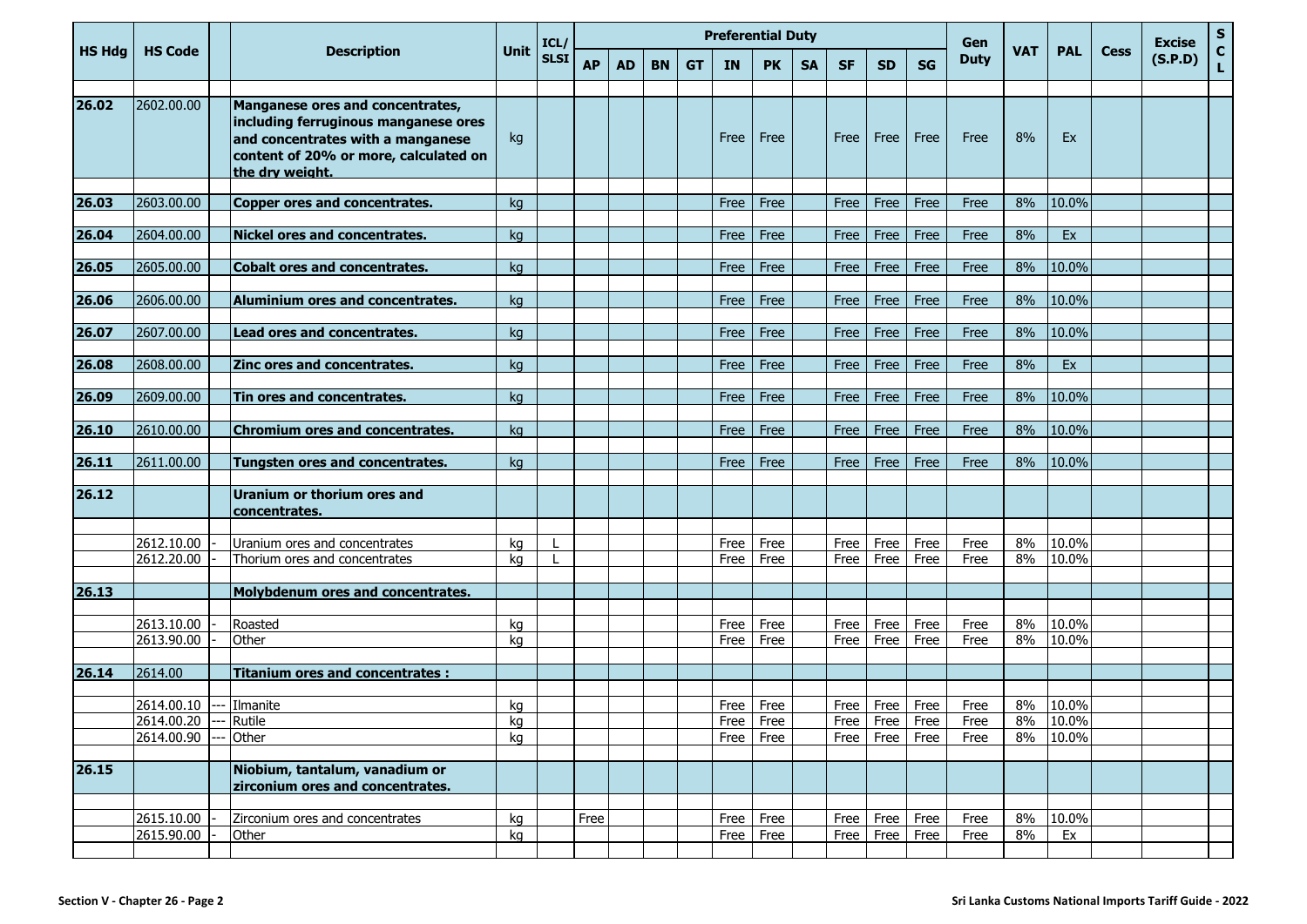| <b>HS Hdg</b> | <b>HS Code</b> | <b>Description</b>                                                                                                                                                                | <b>Unit</b> | ICL/        | <b>Preferential Duty</b> |           |           |           |           |           |           |           |           |           |             | <b>VAT</b> | <b>PAL</b> | <b>Cess</b> | <b>Excise</b> | ${\sf s}$<br>$\mathbf{C}$ |
|---------------|----------------|-----------------------------------------------------------------------------------------------------------------------------------------------------------------------------------|-------------|-------------|--------------------------|-----------|-----------|-----------|-----------|-----------|-----------|-----------|-----------|-----------|-------------|------------|------------|-------------|---------------|---------------------------|
|               |                |                                                                                                                                                                                   |             | <b>SLSI</b> | <b>AP</b>                | <b>AD</b> | <b>BN</b> | <b>GT</b> | <b>IN</b> | <b>PK</b> | <b>SA</b> | <b>SF</b> | <b>SD</b> | <b>SG</b> | <b>Duty</b> |            |            |             | (S.P.D)       | L                         |
| 26.16         |                | Precious metal ores and concentrates.                                                                                                                                             |             |             |                          |           |           |           |           |           |           |           |           |           |             |            |            |             |               |                           |
|               |                |                                                                                                                                                                                   |             |             |                          |           |           |           |           |           |           |           |           |           |             |            |            |             |               |                           |
|               |                |                                                                                                                                                                                   |             |             |                          |           |           |           |           |           |           |           |           |           |             |            |            |             |               |                           |
|               | 2616.10.00     | Silver ores and concentrates                                                                                                                                                      | kg          |             |                          |           |           |           | Free      | Free      |           | Free      | Free      | Free      | Free        | 8%         | 10.0%      |             |               |                           |
|               | 2616.90.00     | Other                                                                                                                                                                             | ka          |             |                          |           |           |           | Free      | Free      |           | Free      | Free      | Free      | Free        | 8%         | 10.0%      |             |               |                           |
|               |                |                                                                                                                                                                                   |             |             |                          |           |           |           |           |           |           |           |           |           |             |            |            |             |               |                           |
| 26.17         |                | <b>Other ores and concentrates.</b>                                                                                                                                               |             |             |                          |           |           |           |           |           |           |           |           |           |             |            |            |             |               |                           |
|               | 2617.10.00     | Antimony ores and concentrates                                                                                                                                                    | kg          |             |                          |           |           |           | Free      | Free      |           | Free      | Free      | Free      | Free        | 8%         | Ex         |             |               |                           |
|               | 2617.90.00     | Other                                                                                                                                                                             | kg          |             |                          |           |           |           | Free      | Free      |           | Free      | Free      | Free      | Free        | 8%         | Ex         |             |               |                           |
|               |                |                                                                                                                                                                                   |             |             |                          |           |           |           |           |           |           |           |           |           |             |            |            |             |               |                           |
| 26.18         | 2618.00.00     | Granulated slag (slag sand) from the<br>manufacture of iron or steel.                                                                                                             | kg          | L           |                          |           |           |           | Free      | Free      |           | Free      | Free      | Free      | Free        | 8%         | 10.0%      |             |               |                           |
|               |                |                                                                                                                                                                                   |             |             |                          |           |           |           |           |           |           |           |           |           |             |            |            |             |               |                           |
| 26.19         | 2619.00.00     | Slag, dross (other than granulated<br>slag), scalings and other waste from<br>the manufacture of iron or steel.                                                                   | kg          | т.          |                          |           |           |           | Free      | Free      |           | Free      | Free      | Free      | Free        | 8%         | 10.0%      |             |               |                           |
|               |                |                                                                                                                                                                                   |             |             |                          |           |           |           |           |           |           |           |           |           |             |            |            |             |               |                           |
| 26.20         |                | Slag, ash and residues (other than<br>from the manufacture of iron or steel),<br>containing metals, arsenic or their<br>compounds.                                                |             |             |                          |           |           |           |           |           |           |           |           |           |             |            |            |             |               |                           |
|               |                |                                                                                                                                                                                   |             |             |                          |           |           |           |           |           |           |           |           |           |             |            |            |             |               |                           |
|               |                | Containing mainly zinc :                                                                                                                                                          |             |             |                          |           |           |           |           |           |           |           |           |           |             |            |            |             |               |                           |
|               | 2620.11.00     | Hard zinc spelter                                                                                                                                                                 | ka          |             |                          |           |           |           | Free      | Free      |           | Free      | Free      | Free      | Free        | 8%         | Ex         |             |               |                           |
|               | 2620.19.00     | Other                                                                                                                                                                             | kg          |             |                          |           |           |           | Free      | Free      |           | Free      | Free      | Free      | Free        | 8%         | 10.0%      |             |               |                           |
|               |                | Containing mainly lead:                                                                                                                                                           |             |             |                          |           |           |           |           |           |           |           |           |           |             |            |            |             |               |                           |
|               | 2620.21.00     | Leaded gasoline sludges and leaded anti-<br>knock compound sludges                                                                                                                | kg          |             |                          |           |           |           | Free      | Free      |           | Free      | Free      | Free      | Free        | 8%         | 10.0%      |             |               |                           |
|               | 2620.29.00     | Other                                                                                                                                                                             | kg          |             |                          |           |           |           | Free      | Free      |           | Free      | Free      | Free      | Free        | 8%         | 10.0%      |             |               |                           |
|               | 2620.30.00     | Containing mainly copper                                                                                                                                                          | kg          |             |                          |           |           |           | Free      | Free      |           | Free      | Free      | Free      | Free        | 8%         | 10.0%      |             |               |                           |
|               | 2620.40.00     | Containing mainly aluminium                                                                                                                                                       | kg          | L           |                          |           |           |           | Free      | Free      |           | Free      | Free      | Free      | Free        | 8%         | 10.0%      |             |               |                           |
|               | 2620.60.00     | Containing arsenic, mercury, thallium or their<br>mixtures, of a kind used for the extraction of<br>arsenic or those metals or for the<br>manufacture of their chemical compounds | kg          |             |                          |           |           |           | Free      | Free      |           | Free      | Free      | Free      | Free        | 8%         | 10.0%      |             |               |                           |
|               |                | Other:                                                                                                                                                                            |             |             |                          |           |           |           |           |           |           |           |           |           |             |            |            |             |               |                           |
|               | 2620.91.00     | Containing antimony, beryllium, cadmium,<br>chromium or their mixtures                                                                                                            | kg          |             |                          |           |           |           | Free      | Free      |           | Free      | Free      | Free      | Free        | 8%         | 10.0%      |             |               |                           |
|               | 2620.99        | Other:                                                                                                                                                                            |             |             |                          |           |           |           |           |           |           |           |           |           |             |            |            |             |               |                           |
|               | 2620.99.10     | Tantalum-bearing tin slags with less than<br>0.5% tin                                                                                                                             | kg          | L           |                          |           |           |           | Free      | Free      |           | Free      | Free      | Free      | Free        | 8%         | 10.0%      |             |               |                           |